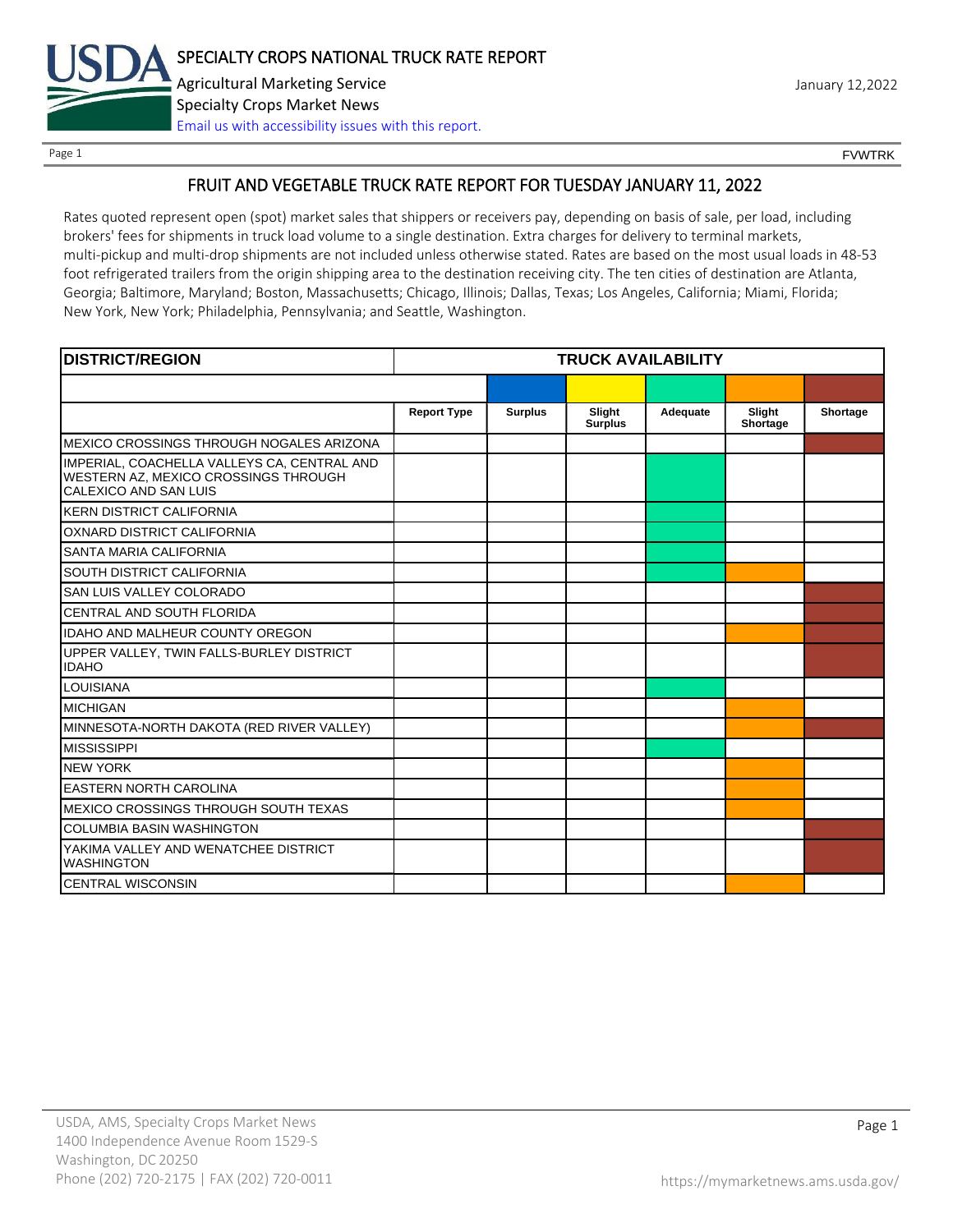

Page 2 FOUNTRK CONTROL CONTROL CONTROL CONTROL CONTROL CONTROL CONTROL CONTROL CONTROL CONTROL CONTROL CONTROL CONTROL CONTROL CONTROL CONTROL CONTROL CONTROL CONTROL CONTROL CONTROL CONTROL CONTROL CONTROL CONTROL CONTROL

# PRICES FOR TUESDAY JANUARY 11, 2022

In areas where rates are based on package rates, per-load rates were derived by multiplying the package rate by the number of packages in the most usual load in a 48-53 foot trailer.

# PERCENTAGE OF CHANGE FROM TUESDAY JANUARY 4, 2022 SHOWN IN ()

### MEXICO CROSSINGS THROUGH NOGALES ARIZONA

### --BEANS, ROUND GREEN TYPE, CORN, SWEET, CUCUMBERS, EGGPLANT, GRAPEFRUIT, HONEYDEWS, ORANGES, SQUASH, TOMATILLOS, TOMATOES, TOMATOES, CHERRY, TOMATOES, GRAPE TYPE, TOMATOES, PLUM TYPE AND WATERMELONS

|                  |          | RANGE       | <b>MOSTLY</b> |        |
|------------------|----------|-------------|---------------|--------|
| Atlanta          | Shortage | 7300-9000   | 7600-8000     | (0)    |
| <b>Baltimore</b> | Shortage | 9500-11000  | 9600-9900     | (0)    |
| Boston           | Shortage | 10800-12800 | 11000-12000   | $(-1)$ |
| Chicago          | Shortage | 6500-8000   | 6800-7100     | (0)    |
| Dallas           | Shortage | 4500-5800   | 4700-5000     | (-3)   |
| Los Angeles      | Shortage | 1900-2400   | 2000-2200     | (-2)   |
| Miami            | Shortage | 8500-9900   | 8700-9000     | (0)    |
| New York         | Shortage | 9800-12000  | 10300-10700   | (0)    |
| Philadelphia     | Shortage | 9500-11000  | 9700-10300    | (0)    |

IMPERIAL, COACHELLA VALLEYS CA, CENTRAL AND WESTERN AZ, MEXICO CROSSINGS THROUGH CALEXICO AND SAN LUIS

### --ANISE, BOK CHOY, BROCCOLI, CABBAGE/ FRESH CUT, CAULIFLOWER, CHINESE CABBAGE, CILANTRO, ENDIVE, ESCAROLE, GREENS, KALE, LEEKS, LETTUCE, GREEN LEAF, LETTUCE, ICEBERG, LETTUCE, RED LEAF, LETTUCE, ROMAINE, PARSLEY AND SPINACH

|                  |          | RANGE       | MOSTLY      |        |
|------------------|----------|-------------|-------------|--------|
| Atlanta          | Adequate | 8700-10300  | 9200-9800   | (+2)   |
| <b>Baltimore</b> | Adequate | 10000-11700 | 10500-11300 | $(+1)$ |
| Chicago          | Adequate | 8000-9800   | 8300-9000   | (0)    |
| Dallas           | Adequate | 6800-8600   | 7500-8500   | $(+6)$ |
| Los Angeles      | Adequate | 1500-1900   | 1500-1800   | $(+6)$ |
| New York         | Adequate | 10500-12000 | 10600-11500 | $(+1)$ |

KERN DISTRICT CALIFORNIA

# --CARROTS AND GRAPES

|               |          | RANGE       | <b>MOSTLY</b> |      |
|---------------|----------|-------------|---------------|------|
| Atlanta       | Adequate | 8500-10200  | 9100-10100    | (+3) |
| Baltimore     | Adequate | 9500-11500  | 10500-11000   | (-2) |
| <b>Boston</b> | Adequate | 10800-12300 | 11000-11800   | (0)  |
| Chicago       | Adequate | 7900-9300   | 8100-8700     | (0)  |
| Dallas        | Adequate | 6800-8500   | 7300-8200     | (0)  |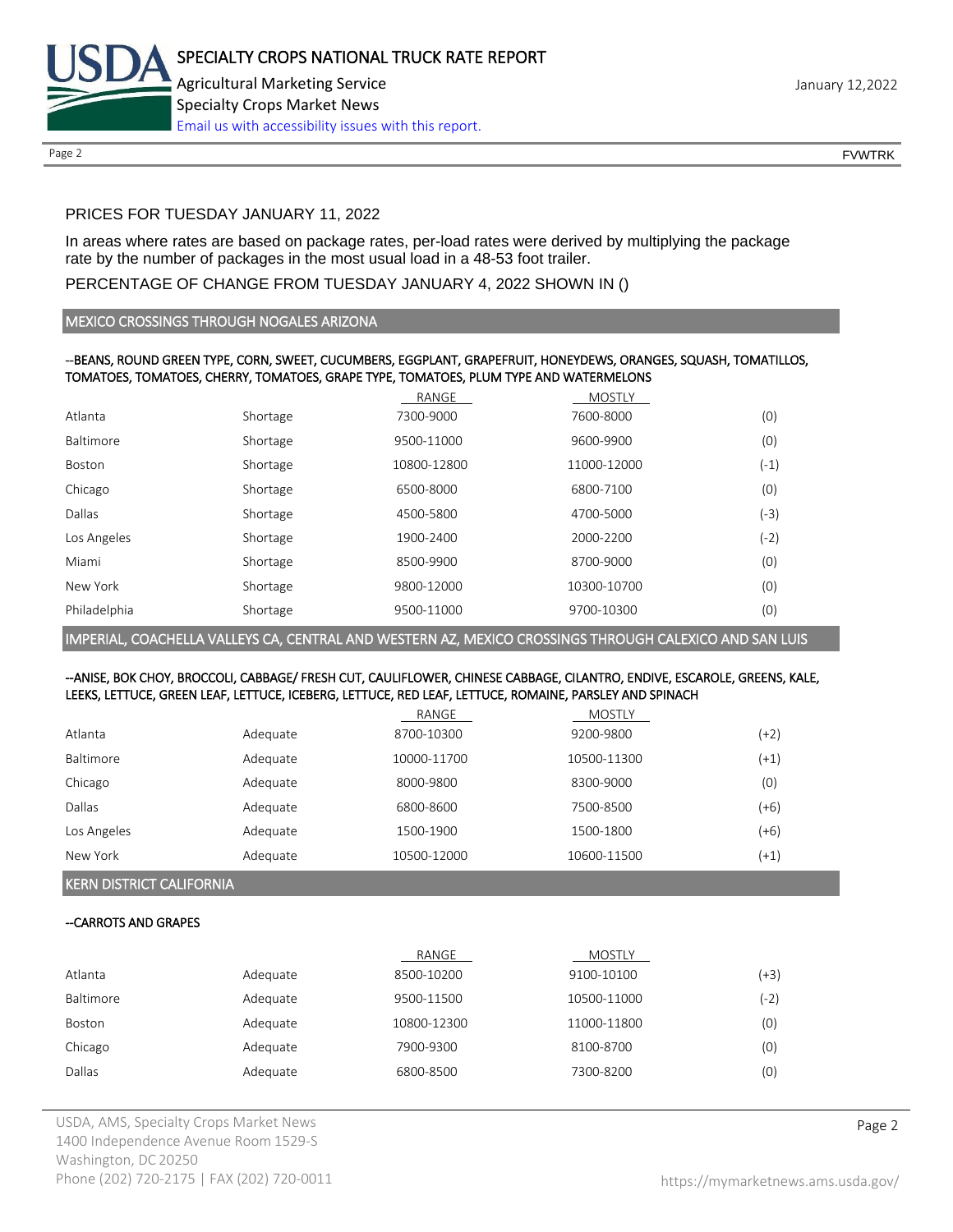

Page 3 FOUNTRK And the set of the set of the set of the set of the set of the set of the set of the set of the set of the set of the set of the set of the set of the set of the set of the set of the set of the set of the s

# OXNARD DISTRICT CALIFORNIA

### --ARTICHOKES, CABBAGE/ FRESH CUT, CELERY, CILANTRO, GREENS, KALE, LETTUCE, ROMAINE AND PARSLEY

|                  |          | RANGE       | <b>MOSTLY</b> |      |
|------------------|----------|-------------|---------------|------|
| Atlanta          | Adequate | 8800-10000  | 8800-9500     | (+2) |
| <b>Baltimore</b> | Adequate | 9500-11500  | 10000-11000   | (0)  |
| Chicago          | Adequate | 7500-9000   | 8000-8900     | (+2) |
| Dallas           | Adequate | 6500-8500   | 6600-7500     | (0)  |
| Los Angeles      | Adequate | 1400-1600   |               | (+3) |
| Philadelphia     | Adequate | 10000-12000 | 10100-11000   | (0)  |

# SANTA MARIA CALIFORNIA

### --BROCCOLI, CAULIFLOWER, CELERY, LETTUCE, ICEBERG AND LETTUCE, ROMAINE

|                  |          | RANGE       | <b>MOSTLY</b> |        |
|------------------|----------|-------------|---------------|--------|
| <b>Baltimore</b> | Adequate | 10800-12000 | 10800-11300   | (0)    |
| <b>Boston</b>    | Adequate | 11200-12500 | 11300-12000   | (0)    |
| Chicago          | Adequate | 8000-9400   | 8000-8700     | $(+1)$ |
| Dallas           | Adequate | 6500-8500   | 7100-7700     | (0)    |
| New York         | Adequate | 10500-12400 | 11300-12000   | (0)    |
| Philadelphia     | Adequate | 10300-12000 | 10300-11000   | (-2'   |

# SOUTH DISTRICT CALIFORNIA

### --AVOCADOS, LEMONS AND ORANGES

|                  |                 | RANGE       | <b>MOSTLY</b> |      |
|------------------|-----------------|-------------|---------------|------|
| Atlanta          | Adequate        | 8800-10100  | 9000-9600     | (0)  |
| <b>Baltimore</b> | Adequate        | 10200-11700 | 10300-11000   | (0)  |
| Boston           | Adequate        | 10800-12000 | 11000-11600   | (0)  |
| Chicago          | Adequate        | 8200-9500   | 8400-8900     | (-2) |
| Dallas           | Adequate        | 7600-8800   | 7800-8400     | (-1) |
| Miami            | Adequate        | 10600-11900 | 10800-11500   | (0)  |
| New York         | Adequate        | 10400-11800 | 10800-11300   | (0)  |
| Philadelphia     | Adequate        | 10300-11600 | 10500-11100   | (0)  |
| Seattle          | Slight Shortage | 5000-6600   | 5600-6200     | (-6) |

### SAN LUIS VALLEY COLORADO

# --POTATOES

|           |          | RANGE     | <b>MOSTLY</b> |     |
|-----------|----------|-----------|---------------|-----|
| Atlanta   | Shortage | 3600-3825 |               | (0) |
| Baltimore | Shortage | 5625-6075 |               | (0) |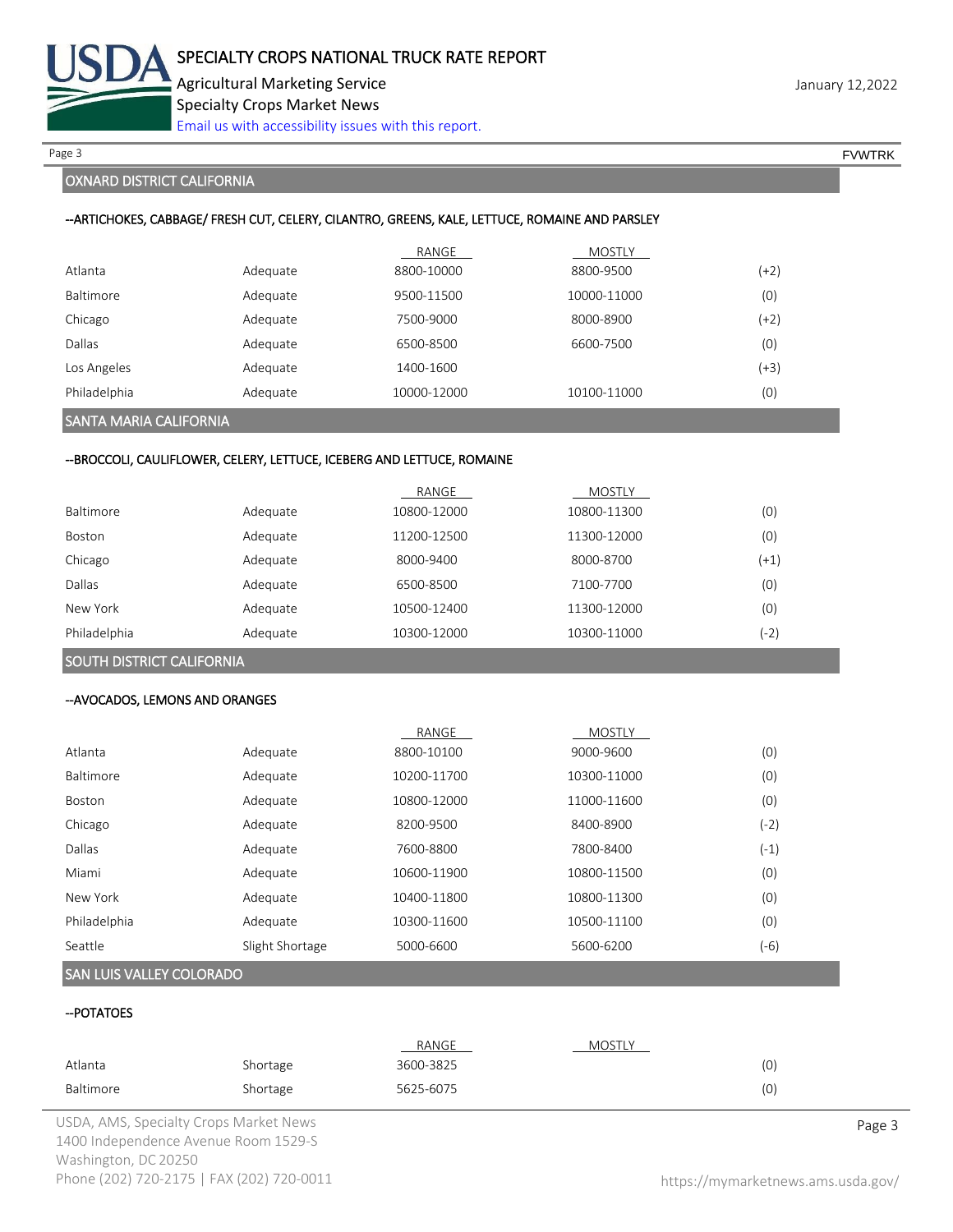

Agricultural Marketing Service **Agricultural Marketing Service** January 12,2022 Specialty Crops Market News

[Email us with accessibility issues with this report.](mailto:mars@ams.usda.gov?subject=508%20Inquiry/Report)

| Page 4       |          |           | <b>FVWTRK</b> |
|--------------|----------|-----------|---------------|
| Boston       | Shortage | 5850-5975 | (0)           |
| Dallas       | Shortage | 2250-2475 | (0)           |
| New York     | Shortage | 5850-6300 | (0)           |
| Philadelphia | Shortage | 5850-6300 | (0)           |

# CENTRAL AND SOUTH FLORIDA

## --BEANS, CABBAGE, CORN, SWEET, CUCUMBERS, EGGPLANT, ENDIVE, ESCAROLE, OKRA, PEPPERS, BELL TYPE, PEPPERS, OTHER, RADISHES, SQUASH, YELLOW STRAIGHTNECK, SQUASH, ZUCCHINI, STRAWBERRIES, TOMATOES, CHERRY, TOMATOES, GRAPE TYPE AND TOMATOES, PLUM TYPE

|                  |          | RANGE     | <b>MOSTLY</b> |         |
|------------------|----------|-----------|---------------|---------|
| Atlanta          | Shortage | 1200-1800 | 1500-1800     | (-6)    |
| <b>Baltimore</b> | Shortage | 2800-3300 |               | (0)     |
| Boston           | Shortage | 4400-4800 |               | $(+8)$  |
| Chicago          | Shortage | 3000-3200 |               | $(+24)$ |
| New York         | Shortage | 3500-4500 | 4000-4500     | $(+9)$  |
| Philadelphia     | Shortage | 3400-3500 |               | $(+6)$  |
|                  |          |           |               |         |

# IDAHO AND MALHEUR COUNTY OREGON

#### --ONIONS, DRY

|              |                 | RANGE      | <b>MOSTLY</b> |     |
|--------------|-----------------|------------|---------------|-----|
| Atlanta      | Slight Shortage | 7225-8075  |               | (0) |
| Baltimore    | Slight Shortage | 8288-8925  |               | (0) |
| Boston       | Shortage        | 9138-10625 |               | (0) |
| Chicago      | Shortage        | 5313-6375  |               | (0) |
| Dallas       | Slight Shortage | 5313-6375  |               | (0) |
| Los Angeles  | Slight Shortage | 2550-3400  |               | (0) |
| Miami        | Shortage        | 8925-10625 |               | (0) |
| New York     | Slight Shortage | 8925-10200 |               | (0) |
| Philadelphia | Shortage        | 8288-9350  |               | (0) |
|              |                 |            |               |     |

### UPPER VALLEY, TWIN FALLS-BURLEY DISTRICT IDAHO

### --POTATOES

|             |          | RANGE     | <b>MOSTLY</b> |     |
|-------------|----------|-----------|---------------|-----|
| Atlanta     | Shortage | 6906-7756 |               | (0) |
| Baltimore   | Shortage | 8075-9244 |               | (0) |
| Boston      | Shortage | 8606-9669 |               | (0) |
| Chicago     | Shortage | 4569-5738 | 5000          | (0) |
| Dallas      | Shortage | 4569-5419 |               | (0) |
| Los Angeles | Shortage | 2550-3719 |               | (0) |
| Miami       | Shortage | 9138-9669 |               | (0) |

USDA, AMS, Specialty Crops Market News **Page 4** 1400 Independence Avenue Room 1529-S Washington, DC 20250 Phone (202) 720-2175 | FAX (202) 720-0011 <https://mymarketnews.ams.usda.gov/>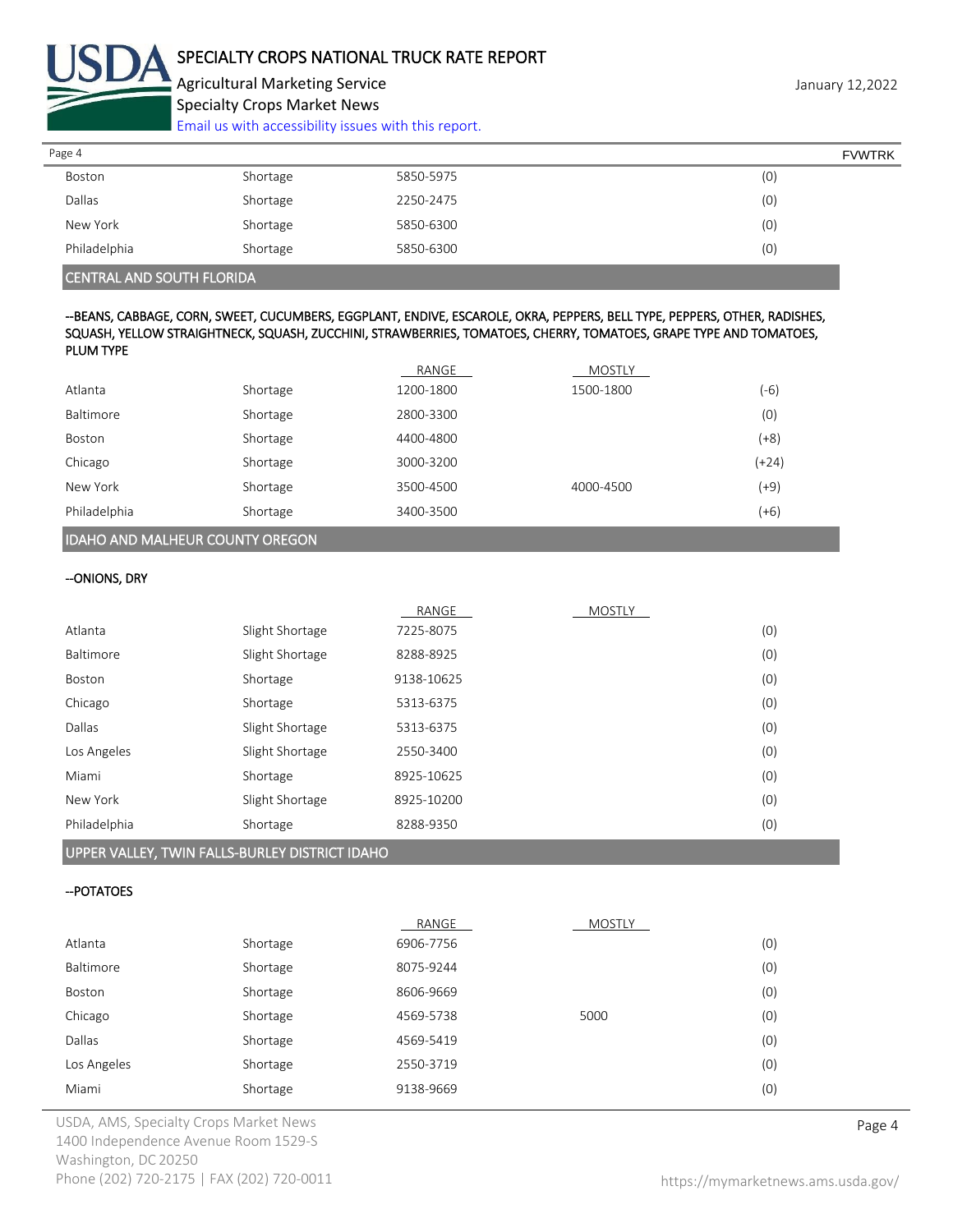

# SPECIALTY CROPS NATIONAL TRUCK RATE REPORT

Agricultural Marketing Service **Agricultural Marketing Service** January 12,2022 Specialty Crops Market News [Email us with accessibility issues with this report.](mailto:mars@ams.usda.gov?subject=508%20Inquiry/Report)

| Page 5                                    |                 |                    |                            |     | <b>FVWTRK</b> |
|-------------------------------------------|-----------------|--------------------|----------------------------|-----|---------------|
| New York                                  | Shortage        | 8819-9669          |                            | (0) |               |
| Philadelphia                              | Shortage        | 8606-9244          |                            | (0) |               |
| <b>LOUISIANA</b>                          |                 |                    |                            |     |               |
| -- SWEET POTATOES                         |                 |                    |                            |     |               |
| Boston                                    | Adequate        | RANGE<br>5400-6000 | MOSTLY<br>5600-6000        | (0) |               |
| New York                                  | Adequate        | 5200-5800          | 5200-5600                  | (0) |               |
| <b>MICHIGAN</b>                           |                 |                    |                            |     |               |
| -- APPLES AND POTATOES                    |                 |                    |                            |     |               |
|                                           |                 | RANGE              | <b>MOSTLY</b>              |     |               |
| Atlanta                                   | Slight Shortage | 3800-4200          |                            | (0) |               |
| Baltimore                                 | Slight Shortage | 3300-3500          |                            | (0) |               |
| Chicago                                   | Slight Shortage | 1200-1300          |                            | (0) |               |
| Dallas                                    | Slight Shortage | 3500-3700          |                            | (0) |               |
| New York                                  | Slight Shortage | 4000-4200          |                            | (0) |               |
| Philadelphia                              | Slight Shortage | 3800-4100          |                            | (0) |               |
| MINNESOTA-NORTH DAKOTA (RED RIVER VALLEY) |                 |                    |                            |     |               |
| -- POTATOES                               |                 |                    |                            |     |               |
|                                           |                 | RANGE              | <b>MOSTLY</b>              |     |               |
| Atlanta                                   | Slight Shortage | 6020-6450          |                            | (0) |               |
| Boston                                    | Shortage        | 7095-8493          |                            | (0) |               |
| Chicago                                   | Slight Shortage | 3010-3440          |                            | (0) |               |
| Dallas                                    | Slight Shortage | 4300-6020          |                            | (0) |               |
| Miami                                     | Slight Shortage | 7310-9030          |                            | (0) |               |
| Philadelphia                              | Slight Shortage | 5160-6020          |                            | (0) |               |
| <b>MISSISSIPPI</b>                        |                 |                    |                            |     |               |
| --SWEET POTATOES                          |                 |                    |                            |     |               |
| Chicago                                   | Adequate        | RANGE<br>1800-2600 | <b>MOSTLY</b><br>2000-2600 | (0) |               |
| <b>NEW YORK</b>                           |                 |                    |                            |     |               |
| -- APPLES                                 |                 |                    |                            |     |               |
|                                           |                 | RANGE              | <b>MOSTLY</b>              |     |               |
| Atlanta                                   | Slight Shortage | 5000-6000          |                            | (0) |               |
| Baltimore                                 | Slight Shortage | 4000-5000          |                            | (0) |               |
| USDA, AMS, Specialty Crops Market News    |                 |                    |                            |     | Page 5        |

1400 Independence Avenue Room 1529-S Washington, DC 20250 Phone (202) 720-2175 | FAX (202) 720-0011 <https://mymarketnews.ams.usda.gov/>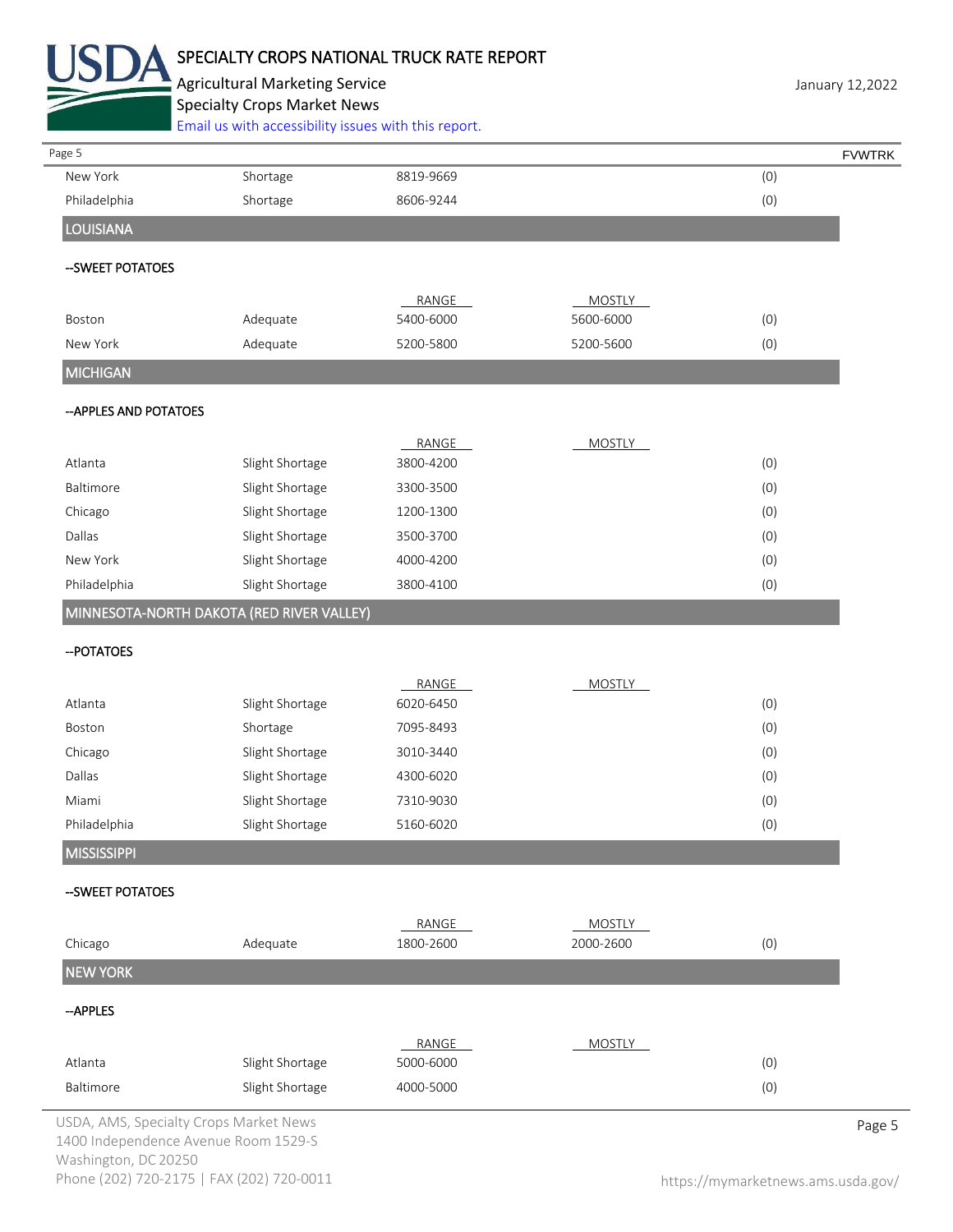

# SPECIALTY CROPS NATIONAL TRUCK RATE REPORT

Agricultural Marketing Service **January 12,2022** 3 anuary 12,2022 Specialty Crops Market News

[Email us with accessibility issues with this report.](mailto:mars@ams.usda.gov?subject=508%20Inquiry/Report)

| Page 6       |                 |           |           |     | <b>FVWTRK</b> |
|--------------|-----------------|-----------|-----------|-----|---------------|
| Boston       | Slight Shortage | 4000-4500 | 4500-4500 | (0) |               |
| Miami        | Slight Shortage | 6000-7000 |           | (0) |               |
| New York     | Slight Shortage | 1800-4000 | 3000-4000 | (0) |               |
| Philadelphia | Slight Shortage | 4000-5000 |           | (0) |               |

# EASTERN NORTH CAROLINA

# --SWEET POTATOES

|              |                 | RANGE     | <b>MOSTLY</b> |     |
|--------------|-----------------|-----------|---------------|-----|
| Atlanta      | Slight Shortage | 2500-2500 |               | (0) |
| Baltimore    | Slight Shortage | 1800-2000 |               | (0) |
| Boston       | Slight Shortage | 4000-4000 |               | (0) |
| Chicago      | Slight Shortage | 3500-3500 |               | (0) |
| Miami        | Slight Shortage | 3000-3000 |               | (0) |
| New York     | Slight Shortage | 2500-3000 |               | (0) |
| Philadelphia | Slight Shortage | 2200-2400 |               | (0) |

# MEXICO CROSSINGS THROUGH SOUTH TEXAS

--BROCCOLI, CARROTS, CHAYOTE, CILANTRO, CUCUMBERS, GRAPEFRUIT, LIMES, MANGOES, ORANGES, PAPAYA, PEPPERS, ANAHEIM, PEPPERS, BELL TYPE, PEPPERS, HABANERO, PEPPERS, JALAPENO, PEPPERS, POBLANO, PEPPERS, SERRANO, PINEAPPLES, TOMATILLOS, TOMATOES, TOMATOES, GRAPE TYPE, TOMATOES, PLUM TYPE AND WATERMELONS

|               |                 | RANGE     | <b>MOSTLY</b> |         |
|---------------|-----------------|-----------|---------------|---------|
| Atlanta       | Slight Shortage | 5000-5600 | 5300-5500     | $(+2)$  |
| Baltimore     | Slight Shortage | 7000-8000 | 7200-7400     | (-3)    |
| <b>Boston</b> | Slight Shortage | 8000-8800 | 8300-8500     | $(+1)$  |
| Chicago       | Slight Shortage | 5000-7000 | 5200-5400     | (0)     |
| Dallas        | Slight Shortage | 2000-2400 | 2000-2200     | $(+2)$  |
| Los Angeles   | Slight Shortage | 4000-4500 | 4200-4400     | (-2)    |
| Miami         | Slight Shortage | 6000-6500 | 6200-6400     | (0)     |
| New York      | Slight Shortage | 7800-8400 | 8200-8300     | $(+1)$  |
| Philadelphia  | Slight Shortage | 7400-8000 | 7600-7800     | $(+1)$  |
| Seattle       | Slight Shortage | 9000-9600 | 9100-9200     | $(+13)$ |

# COLUMBIA BASIN WASHINGTON

### --ONIONS, DRY AND POTATOES

|             |          | RANGE       | MOSTLY |     |
|-------------|----------|-------------|--------|-----|
| Atlanta     | Shortage | 8738-10200  |        | (0) |
| Dallas      | Shortage | 8100-8500   |        | (0) |
| Los Angeles | Shortage | 3400-4250   |        | (0) |
| Miami       | Shortage | 10700-11475 |        | (0) |
| New York    | Shortage | 10400-11900 |        | (0) |

USDA, AMS, Specialty Crops Market News **Page 6** 1400 Independence Avenue Room 1529-S Washington, DC 20250 Phone (202) 720-2175 | FAX (202) 720-0011 <https://mymarketnews.ams.usda.gov/>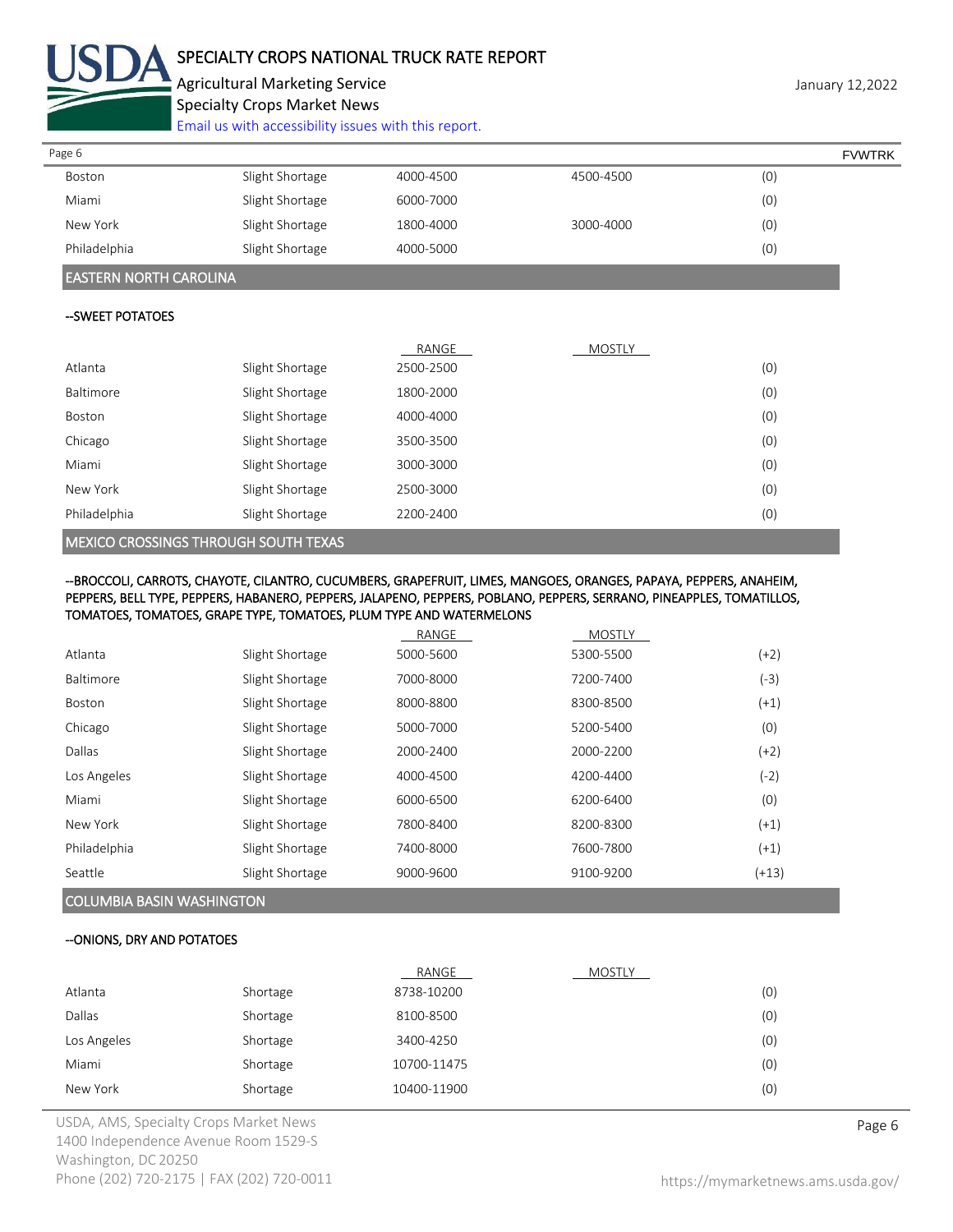

Page 7 FOUNTRK And the set of the set of the set of the set of the set of the set of the set of the set of the set of the set of the set of the set of the set of the set of the set of the set of the set of the set of the s

# YAKIMA VALLEY AND WENATCHEE DISTRICT WASHINGTON

## --APPLES AND PEARS

|                          |          | RANGE       | <b>MOSTLY</b> |         |
|--------------------------|----------|-------------|---------------|---------|
| Atlanta                  | Shortage | 10500-13000 | 11500-12500   | $(+11)$ |
| <b>Baltimore</b>         | Shortage | 11200-13500 | 12000-13000   | $(+6)$  |
| Boston                   | Shortage | 13000-15000 | 13500-15000   | $(+10)$ |
| Chicago                  | Shortage | 9000-11000  | 9500-10500    | $(+14)$ |
| Dallas                   | Shortage | 8500-10300  | 9000-10000    | $(+4)$  |
| Los Angeles              | Shortage | 3800-5800   | 4000-5000     | $(+6)$  |
| Miami                    | Shortage | 12500-15000 | 13000-15000   | $(+12)$ |
| New York                 | Shortage | 12000-15000 | 13000-14500   | $(+10)$ |
| Philadelphia             | Shortage | 11500-13500 | 12500-13500   | $(+8)$  |
| Seattle                  | Shortage | 1000-1100   |               | $(+8)$  |
| <b>CENTRAL WISCONSIN</b> |          |             |               |         |

### --ONIONS, DRY AND POTATOES

|              |                 | RANGE     | MOSTLY    |     |
|--------------|-----------------|-----------|-----------|-----|
| Atlanta      | Slight Shortage | 4250-5400 | 4675-4800 | (0) |
| Baltimore    | Slight Shortage | 4250-4675 | 4500-4675 | (0) |
| Boston       | Slight Shortage | 4675-5200 |           | (0) |
| Chicago      | Slight Shortage | 1275-1700 | 1275-1300 | (0) |
| Miami        | Slight Shortage | 6500-6800 |           | (0) |
| New York     | Slight Shortage | 4675-5100 | 5000-5100 | (0) |
| Philadelphia | Slight Shortage | 4250-4675 | 4500-4675 | (0) |